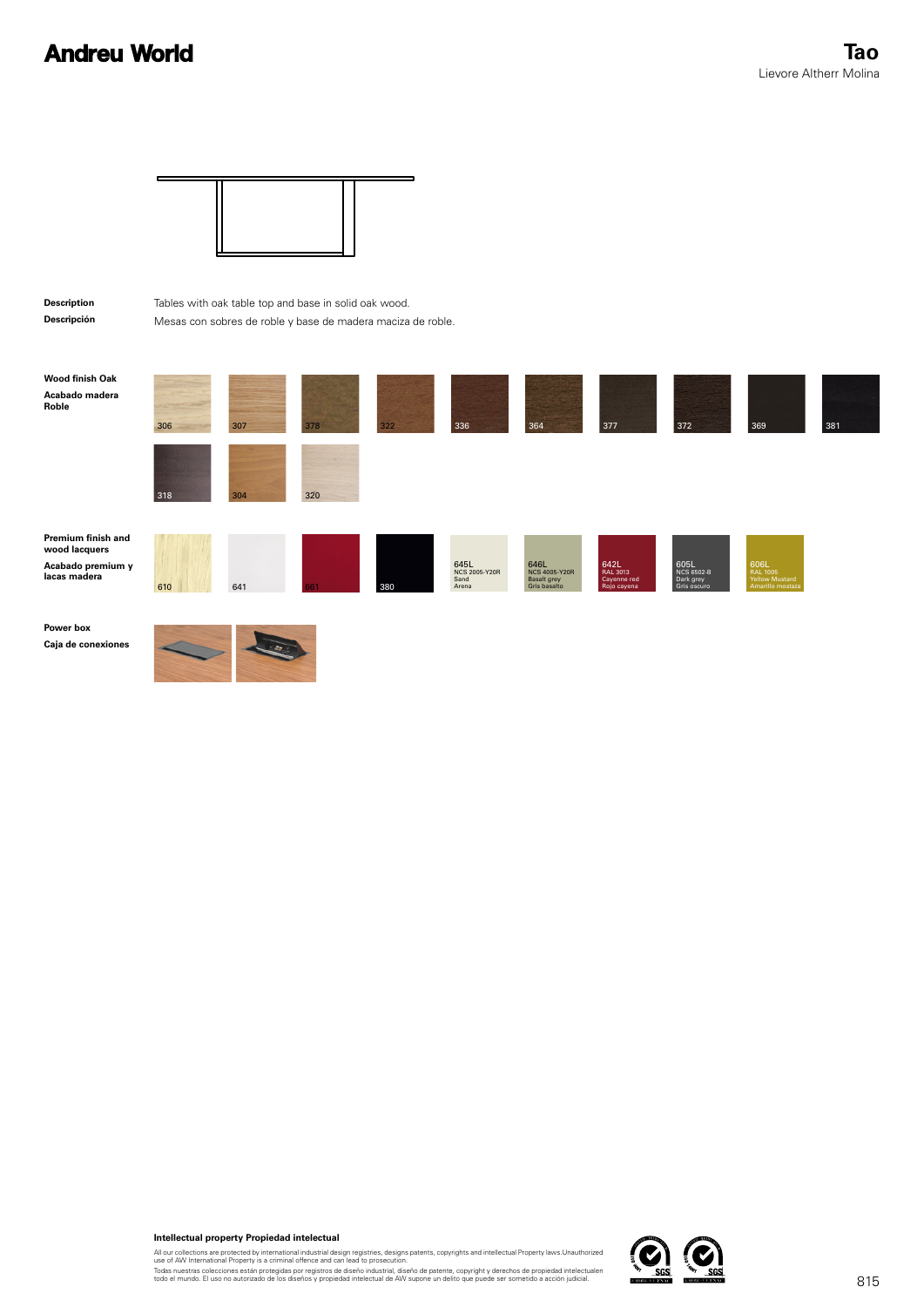| 78.75<br>39.25<br>29.25<br>27.50<br>37.50<br>33.75                                                       | ME3110 | 7,695  | <b>□</b> 21'5 Ft<br>$161$ lbs<br>$\Box$ x1<br>2 boxes / bultos         |
|----------------------------------------------------------------------------------------------------------|--------|--------|------------------------------------------------------------------------|
|                                                                                                          |        |        |                                                                        |
| Incremento por Lacado<br>Mate y Premium<br>SERIE<br>600<br>Matt Lacquered and<br>Premium Upcharge<br>487 |        |        |                                                                        |
| 94.50<br>47.25<br>29.25<br>GJ.<br>$\overline{27}$<br>55.25<br>33.75                                      | ME3111 | 8,912  | 口 29'75 Ft<br>$\bullet$ 177 lbs<br>$\Box$ x1<br>2 boxes / bultos       |
| Incremento por Lacado<br>Mate y Premium<br>SERIE<br>600<br>Matt Lacquered and<br>Premium Upcharge<br>533 |        |        |                                                                        |
| 102.50<br>47.25<br>29.25<br>63.00<br>33.75                                                               | ME3114 | 10,108 | <b>□ 34 Ft</b><br>186 lbs<br>$\Box$ x1<br>2 boxes / bultos             |
| Incremento por Lacado<br>Mate y Premium<br>SERIE<br>600<br>Matt Lacquered and<br>Premium Upcharge<br>558 |        |        |                                                                        |
| 110.25<br>47.25<br>29.25<br>72.00<br>33.75                                                               | ME3112 | 10,444 | <b>□</b> 37 Ft<br>$\triangle$ 197 lbs<br>$\Box$ x1<br>2 boxes / bultos |
|                                                                                                          |        |        |                                                                        |

**Tao**

Incremento por Lacado Mate y Premium SERIE<br>600 Matt Lacquered and Premium Upcharge 558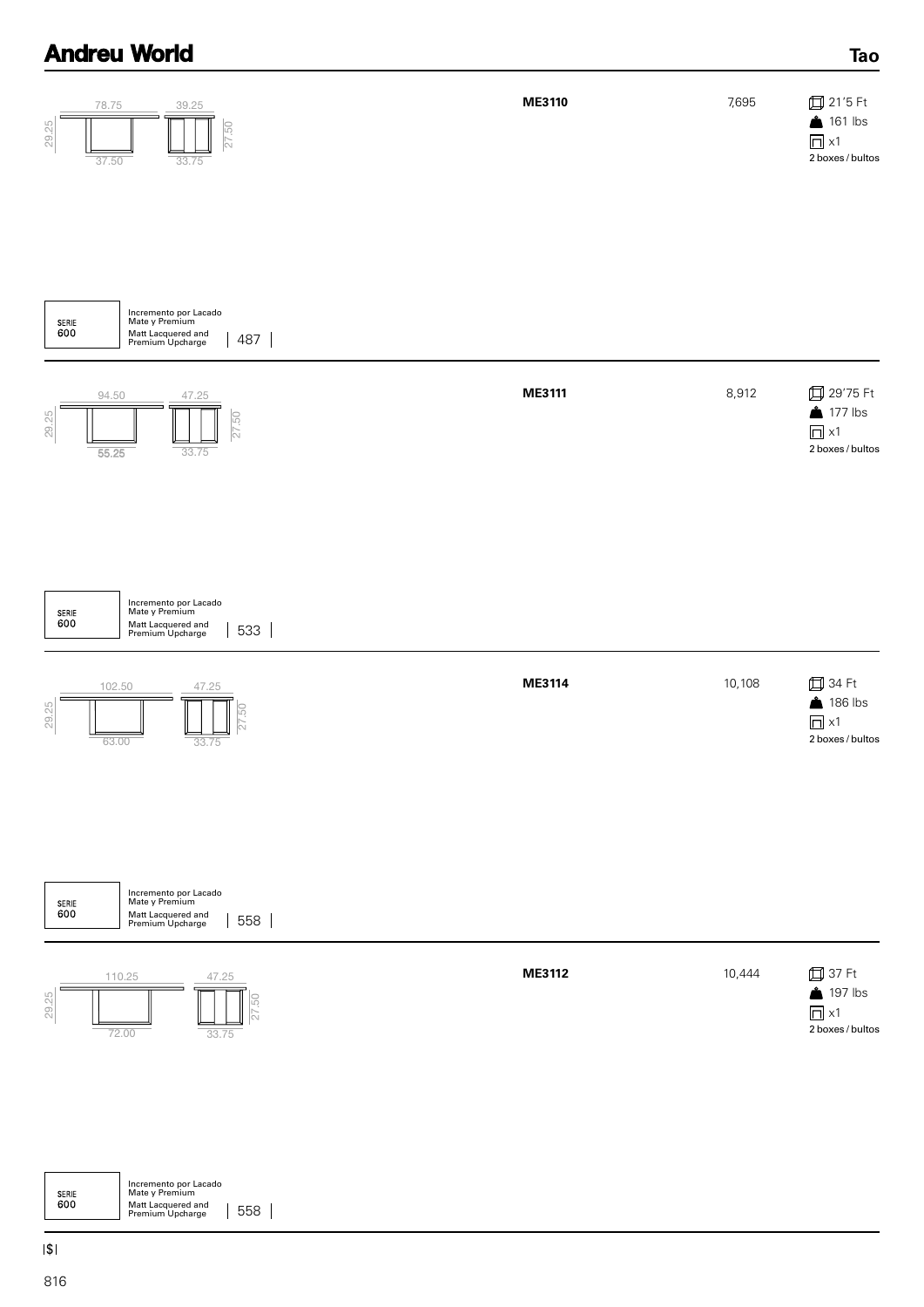| 29.25 | 126.25<br>87.75 | 47.25<br>33.75 | ME3115 | 11,853 | <b>□</b> 40'5 Ft<br>$212$ lbs<br>$\Box$ x1<br>2 boxes / bultos |
|-------|-----------------|----------------|--------|--------|----------------------------------------------------------------|
|       |                 |                |        |        |                                                                |

| <b>SERIE</b><br>റെറ | Incremento por Lacado<br>Mate y Premium |     |
|---------------------|-----------------------------------------|-----|
|                     | Matt Lacquered and<br>Premium Upcharge  | 587 |

**Tao**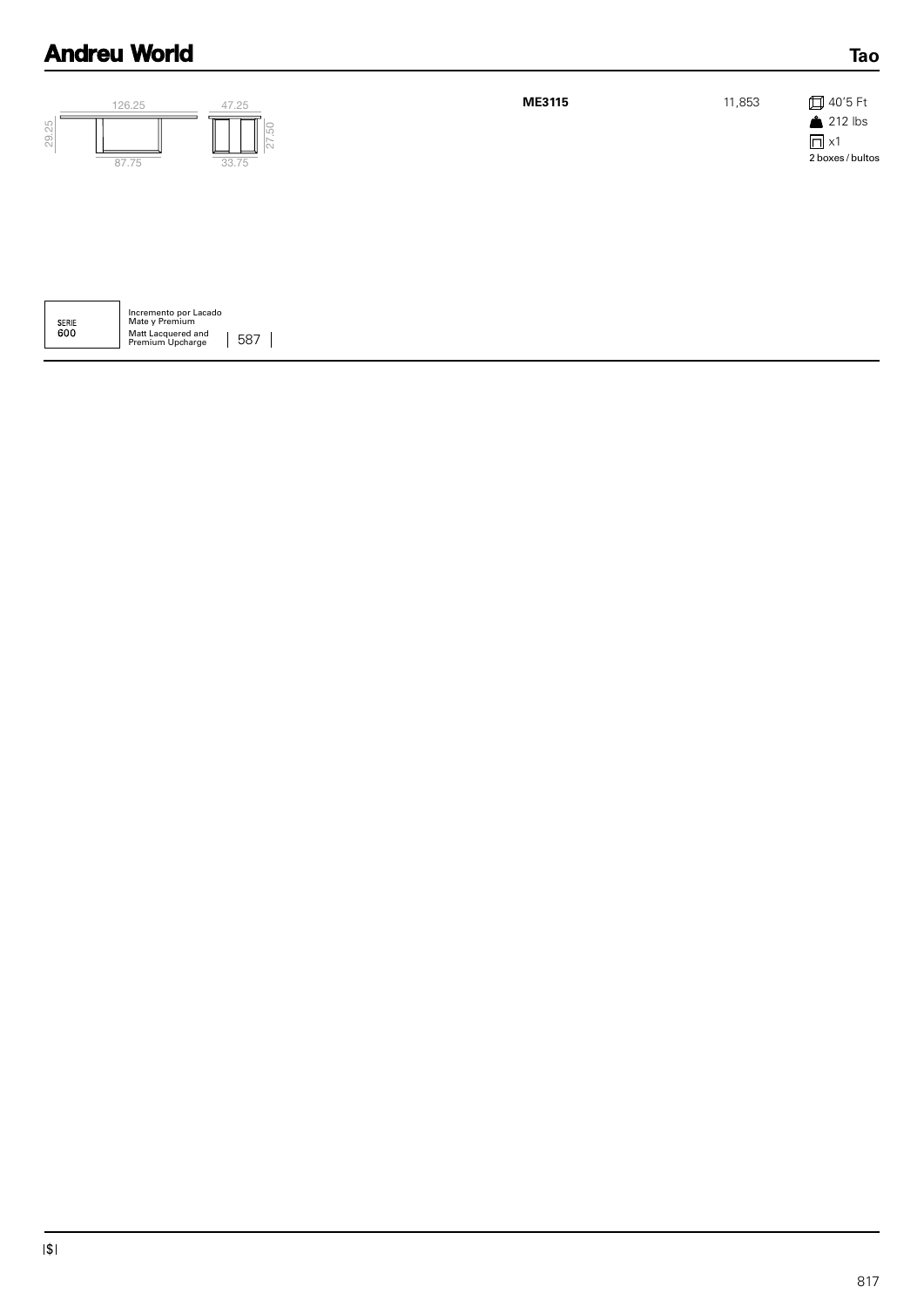# PS-IN SURFACE 8.30 **PS0739** 1,296 4.50 11.20 **PS0740** 1,407 **RANCISCO** 4.50

# Preinstalled (Optional) / Preinstalación (Opcional) IN0006

| First installation / Primera instalación                    | 549 |
|-------------------------------------------------------------|-----|
| Second and more installations / Segunda y más instalaciones | 193 |

# PS-INTREGRATED

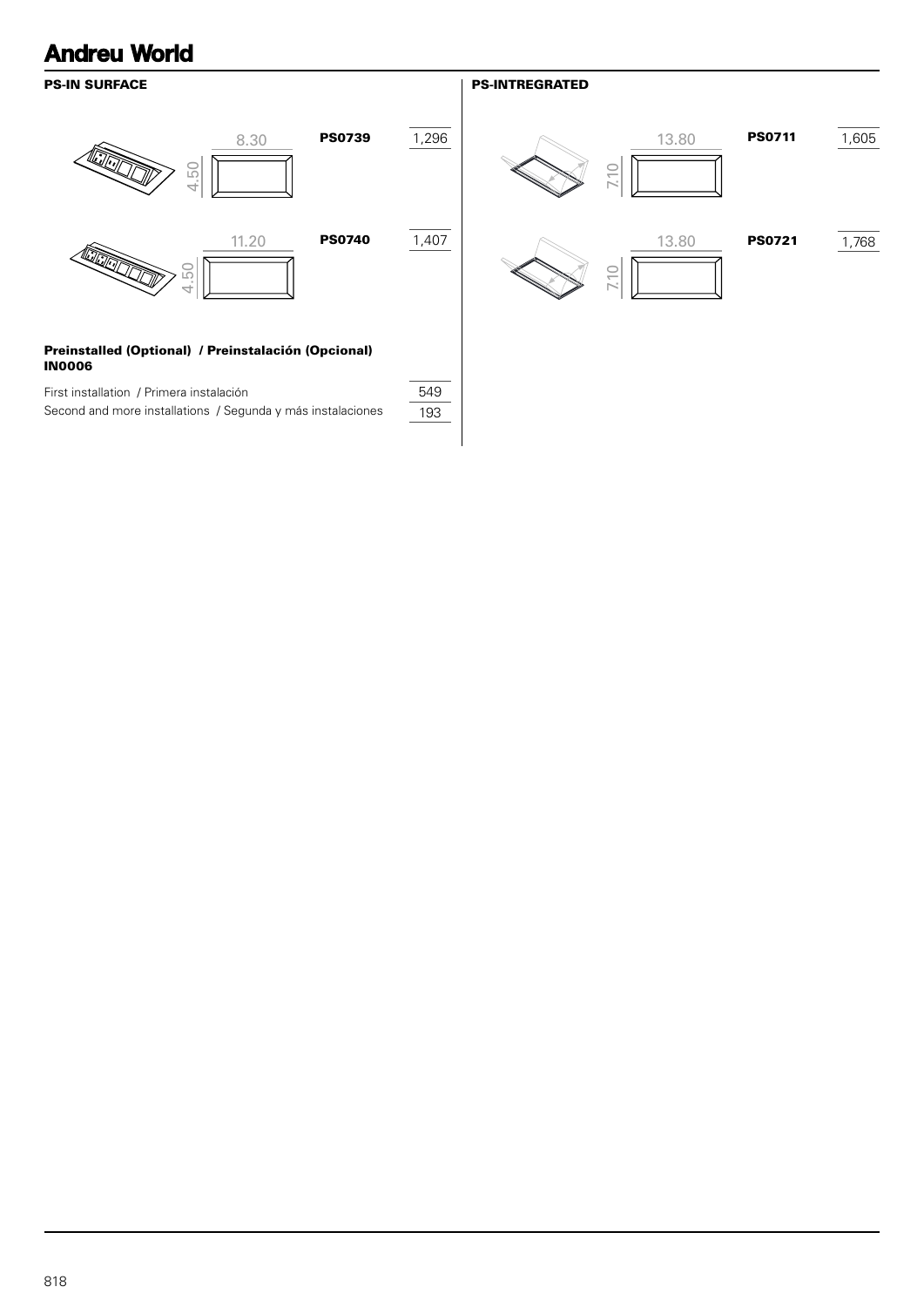# **IN-SURFACE POWER BOXES CAJAS DE CONEXIONES DENTRO DEL SOBRE**

Aluminum power box mounted in the table top with a folding protective lid. Available for any Tao model. It is served in anodized silver, for other finishing, contact the Customer Department. There are two power system sizes available and data slots can be customized according to the below diagram.

Caja de conexiones de aluminio integrada dentro de la supercie del sobre con tapa abatible, disponible para cualquier modelo de mesa Tao. Se sirve en color anodizado plata, para otros acabados consultar al Departamento Comercial. Se ofrecen dos tamaños de caja diferentes y con conectividad configurable, acorde al siguiente esquema:







### 1 **POWER BOXES DISTRIBUTION DISTRIBUCIÓN DE SISTEMAS**

By standard, the position of the system will be in the central of the table, placed horizontally. When there are two system boxes, these will be separated 1/3 between them and placed horizontally. For other options, please contact the Customer Department.

De serie, la disposición del sistema será en el centro de la mesa y en sentido longitudinal. Cuando se disponga de dos sistemas, estos se colocarán con una separación de 1/3 de la longitud total de la mesa, y en sentido longitudinal. Otras opciones consultar con el Departamento Comercial.



### 2 **WIRING MANAGEMENT GESTIÓN DEL CABLEADO**

Wire pass through an aluminum grommet keeping it hidden. By default color is silver, for other finishings ask the Customer Department.

El cable se pasa a través de un perfil pasacables de aluminio que lo mantiene oculto. Su color de serie es el plata, para otros acabados consultar al Departamento Comercial.



#### 3 **CABLE WAY OUT SALIDA DE CABLEADO**

The distribution of the electricity is entirely configurable; it can be made to be placed either directly from the power box to the ground or inside a grommet profile and the leg.

La salida del cableado puede realizarse tanto directamente desde el propio sistema como a través de carril pasacables y a través del interior de la plata.



#### **OPTIONAL PREINSTALLED WIRING PREINSTALACIÓN DEL CABLEADO**

#### IN0006

Preinstalled wiring consists in the addition of the necessary mechanisms to integrate power systems in the table, so that wiring is hidden until the way out in the floor. Necessary grommet are included and 3m cable (from the power system). For other cable dimensions contact the Customer Department.

La preinstalación consiste en el montaje de los mecanismos necesarios para integrar el sistema de electrificación en la mesa, de modo que el cableado quede oculto hasta su salida por la base. Se incluyen los pasacables necesarios y 3 metros de cable (midiéndo desde el sistema de conexiones).



The distribution of the electricity is entirely configurable; the exit for the cables can be placed on the left or the right side and be made to be placed on the interior or the exterior of the table.

distribución de la electrificación es totalmente configurable; la salida de cables puede ser tanto a izquierdas como a derechas, y hacia el exterior o el interior de la mesa.